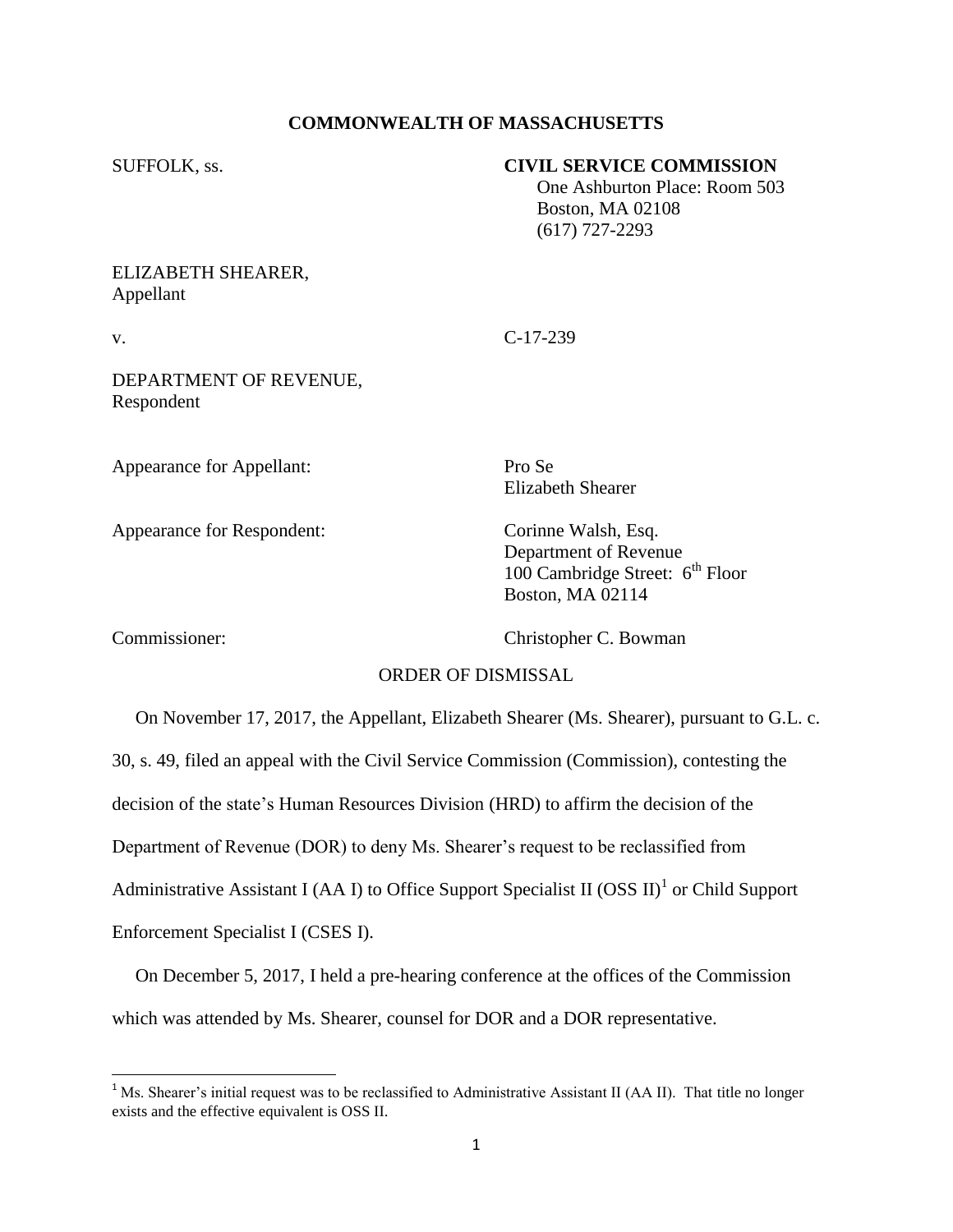Consistent with all such pre-hearing conferences, I asked Ms. Shearer how she would show, as part of a full hearing, that she performs the level-distinguishing duties of either of the higher classifications more than 50% of the time, the well-established standard for deciding such appeals. She was unable to identify any level-distinguishing duty of the higher classification that she performs as part of her regular job duties. Rather, Ms. Shearer stated that the basis of her appeal was that: a) she is a long-term employee; b) she has taken on additional responsibilities since the departure of employees as part of the state's early retirement program; and c) she does the same work as others as co-workers who are in these higher titles.

 First, while Ms. Shearer is indeed a long-term (and valued) DOR employee, that is not a factor in determining whether a reclassification is justified. Rather, as noted above, the standard is whether the employee performs the level-distinguishing duties more than 50% of the time. Second, none of the additional duties cited by Ms. Shearer fall under the level-distinguishing duties of the higher title(s) being sought here. Finally, the Commission has been clear that the classification of others is not a reasonable basis for the reclassification of an individual – finding that "the fact that [the Appellant's] co-workers may be working below grade or misclassified does not entitle the Appellant to the reclassification requested. Gaffey v. Dept. of Revenue, 24, MCSR 380 (2011). That is particularly true when, as here, the Appellant is unable to show that she performs any of the level-distinguishing duties of the higher classification.

 I provided DOR with the opportunity to file a Motion for Summary Decision and for Ms. Shearer to file a reply. DOR filed a Motion for Summary Decision. Ms. Shearer did not file a reply. Since there is no question of material fact to be decided, and because Ms. Shearer failed to state any intention to present any evidence at a full hearing to show that she meets the standard for reclassification, I have opted to decide this matter without a full hearing, allowing DOR's

2